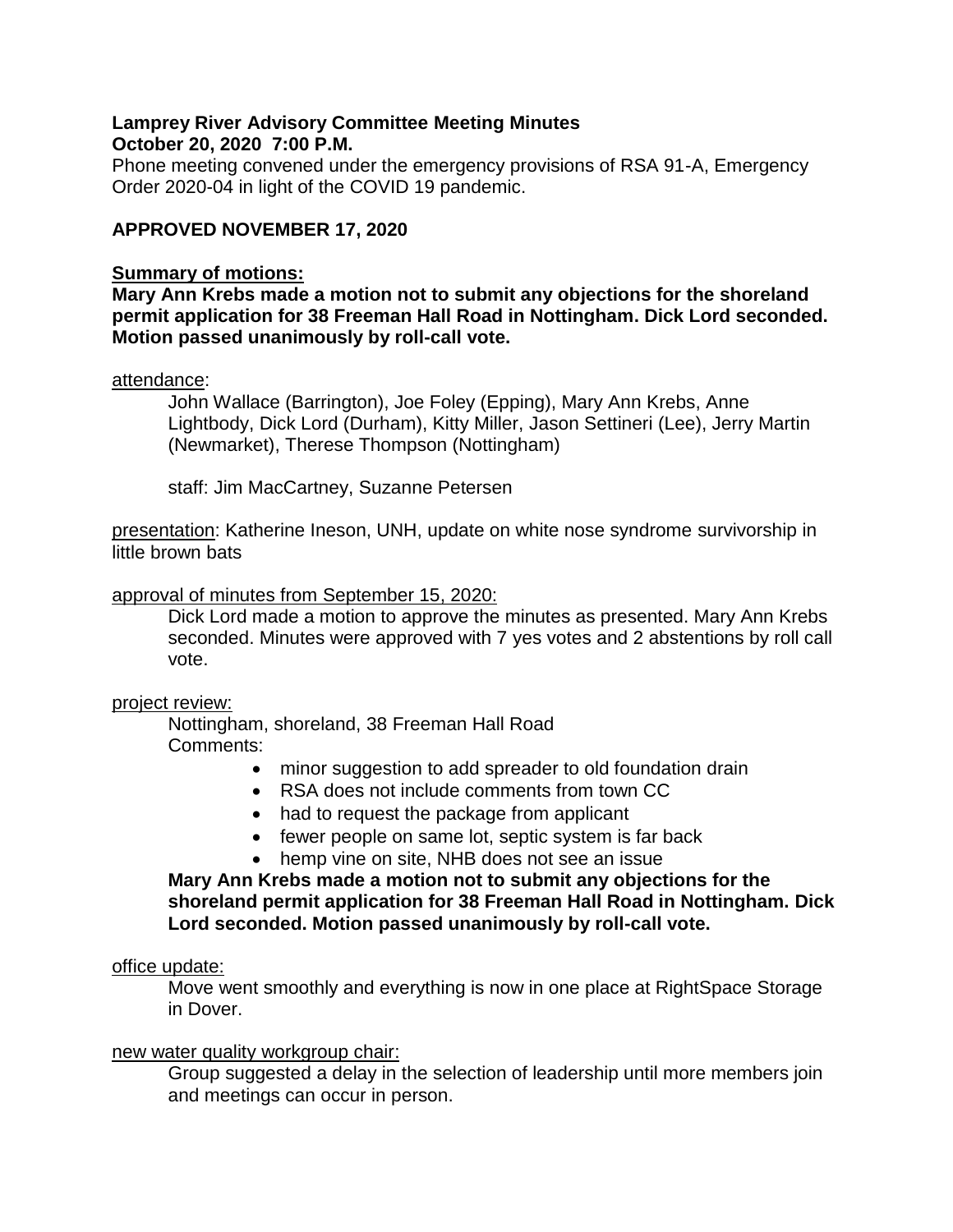financial status heading into FY 2021:

- We need to manage money so we don't leave money on the table at the end of the year.
- The treasurer will keep running commitments on the budget sheet so we all can track progress.

grant updates:

- Pawtuckaway Lake Improvement Association variable milfoil pilot project final report is in. Copies will be shared with all members.
- Therese Thompson reported that the PLIA checked 14,200 boats this summer.

# other:

- Group replies to emails: Members were reminded to reply only to Joe Foley on anything that asks for group input, such as project reviews. State right-to-know laws forbid meetings via e-mail. Group replies are only OK for setting up a meeting.
- rec maps: Revisions have been completed and 1500 new maps will be delivered soon.
- Macallen Dam repair: Jerry Martin and Dick Lord have been taking photos to document progress.
- website overhaul: Work is still on-going. We should see the visual layout soon.

upcoming meetings and events:

- November 4, outreach, rec, history, wildlife workgroup meeting, 9:30 by phone
- November 17, LRAC meeting, 7:00 by phone

| rep                | present | approve | motion not   |  | adjourn   |
|--------------------|---------|---------|--------------|--|-----------|
|                    |         | Sept.   | to object to |  | consensus |
|                    |         | minutes | shoreline    |  |           |
|                    |         |         | proj rev     |  |           |
|                    |         |         |              |  |           |
| Blackstone, Cris   |         |         |              |  |           |
| Foley, Joe         | v       | v       | v            |  | v         |
| Hall, Al           |         |         |              |  |           |
| Krebs, Mary Ann    | v       | s y     | m y          |  | s y       |
| Lightbody, Anne    |         |         | у            |  | у         |
| Lord, Dick         | v       | m y     | s y          |  | m y       |
| Martin, Jerry      |         | ۷       | v            |  | у         |
| Miller, Kitty      | v       |         |              |  |           |
| Raymond, Ric       |         |         |              |  |           |
| Scholz, Ann        | v       | a       | ۷            |  | v         |
| Settineri, Jason   | v       | a       | v            |  | v         |
| Shattuck, Michelle |         |         |              |  |           |

# **LRAC Phone Meeting October 20, 2020 Vote Tally**

Lamprey River Advisory Committee Meeting Minutes Oct. 10, 2020 Page **2** of **3**